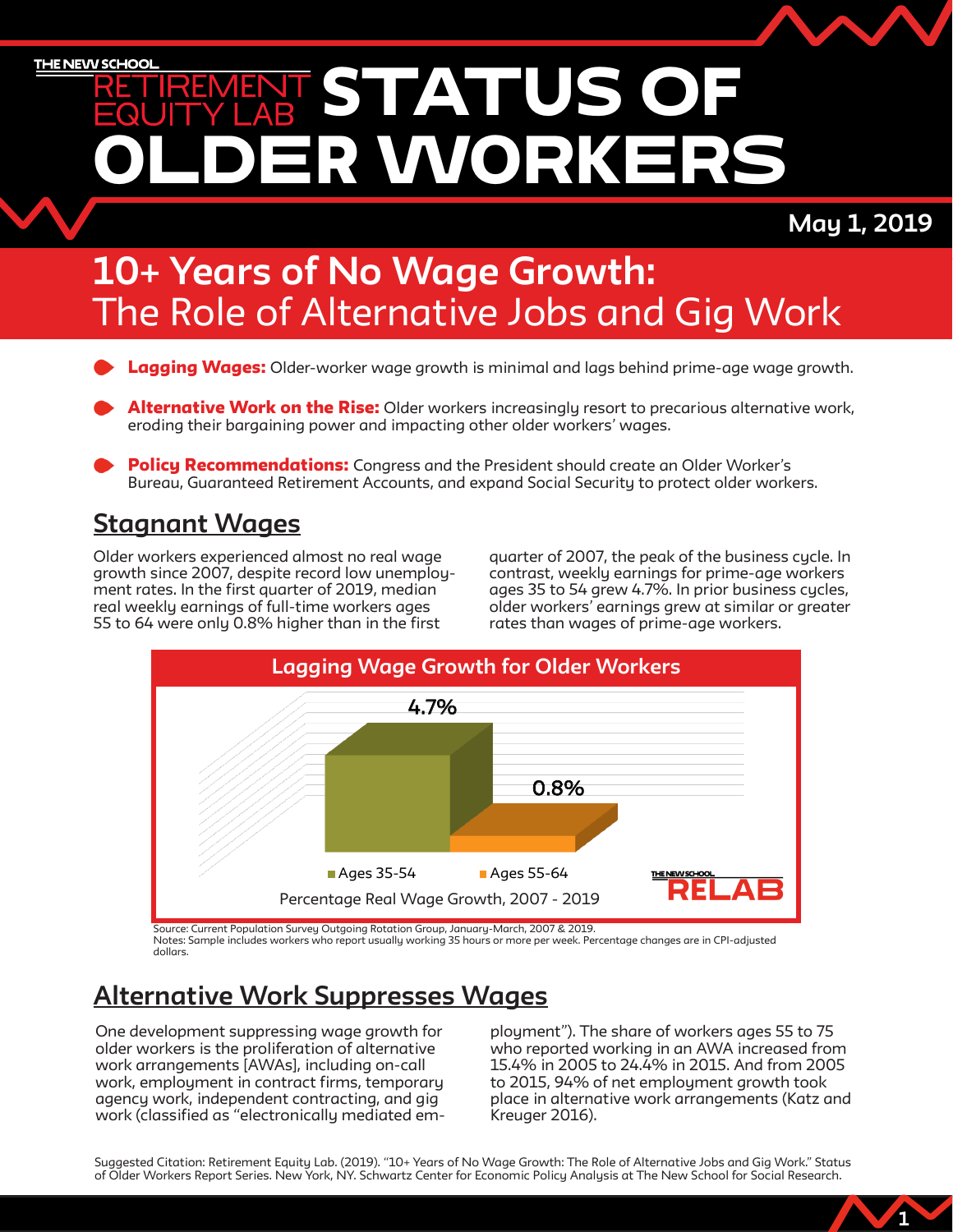

Source: Contingent Worker Survey, 2005 & RAND-Princeton Contingent Worker Survey, 2015. Notes: Alternative work arrangements include independent contractors, temp agency workers, on-call workers, and workers provided by contract firms.

Both Katz and Krueger (2016) and an equivalent Bureau of Labor Statistics survey conducted in 2017 show that workers over 55 are three times more likely than workers under 35, and twice as likely as workers ages 35-54, to be in AWAs.

The common image of alternative work is of independent contractors: successful, self-employed workers who control their own work schedules and intensity levels. However, independent contractors comprise a shrinking minority of people in AWAs.

Most workers in alternative arrangements lack the ability to bargain over the terms of their employment. Gig workers often find their jobs through electronically mediated platforms which explicitly prevent bargaining over wages. On-call workers have limited control over their schedules. Moreover, a quarter of on-call workers are on zero-hours contracts, meaning they must be ready to come to work at any time but are not guaranteed any hours - and thus not guaranteed to earn a wage. In addition, the Economic Policy Institute estimates that between 10-20% of employers skirt labor protections to cut costs by misclassifying traditional employees as independent contractors.

Independent contractors, on-call, gig, temp agency and contract firm jobs all share the lack of an internal labor market. In the past, firms promoted from within and provided on-the-job training to their employees. Unions supported internal labor

### Policy Recommendations

#### • Older Workers Bureau

The time has come to devote special attention to the increasing vulnerability of older workers. To protect older workers from exploitation, the U.S. Department of Labor should create an Older

markets to lessen the number of entry-level jobs, ensuring that promotion ladders and training programs continued to provide workers with a path to regular raises and promotions. With the erosion of unions, internal labor markets and training programs have disintegrated. Instead of using entry-level jobs as a tool to find future prime talent, firms now hire top talent from outside, expecting workers to acquire necessary skills on their own. A growing share of low-skilled jobs are handled by contract firms and temp agencies. With no path to promotion or wage increases, labor economists call these trends the fissuring of the workplace.

While some older workers cite flexibility and autonomy as reasons for taking on alternative work, they are outnumbered 2-to- $\overline{1}$  by those who cite financial or labor market reasons. Four in 10 older workers have no retirement savings, including one-third of workers in the top 10% of earners. Inability to retire erodes workers' bargaining power (see ReLab's working paper, "Why American Older Workers Have Lost Bargaining Power"). Moreover, older workers face age discrimination in the labor market; older workers who are fired or laid off spend twice as long looking for work as their younger counterparts. The fissuring of the workplace permits firms to exploit older workers' desperation through lower wage offers. Bottom line: Eroding bargaining power among some older workers can impact other older workers' wages. Older workers' willingness to take on precarious alternative work is a signal to employers that they do not have to raise wages.

Worker's Bureau, similar to the creation of the Women's Bureau in 1920 to protect women in the labor market.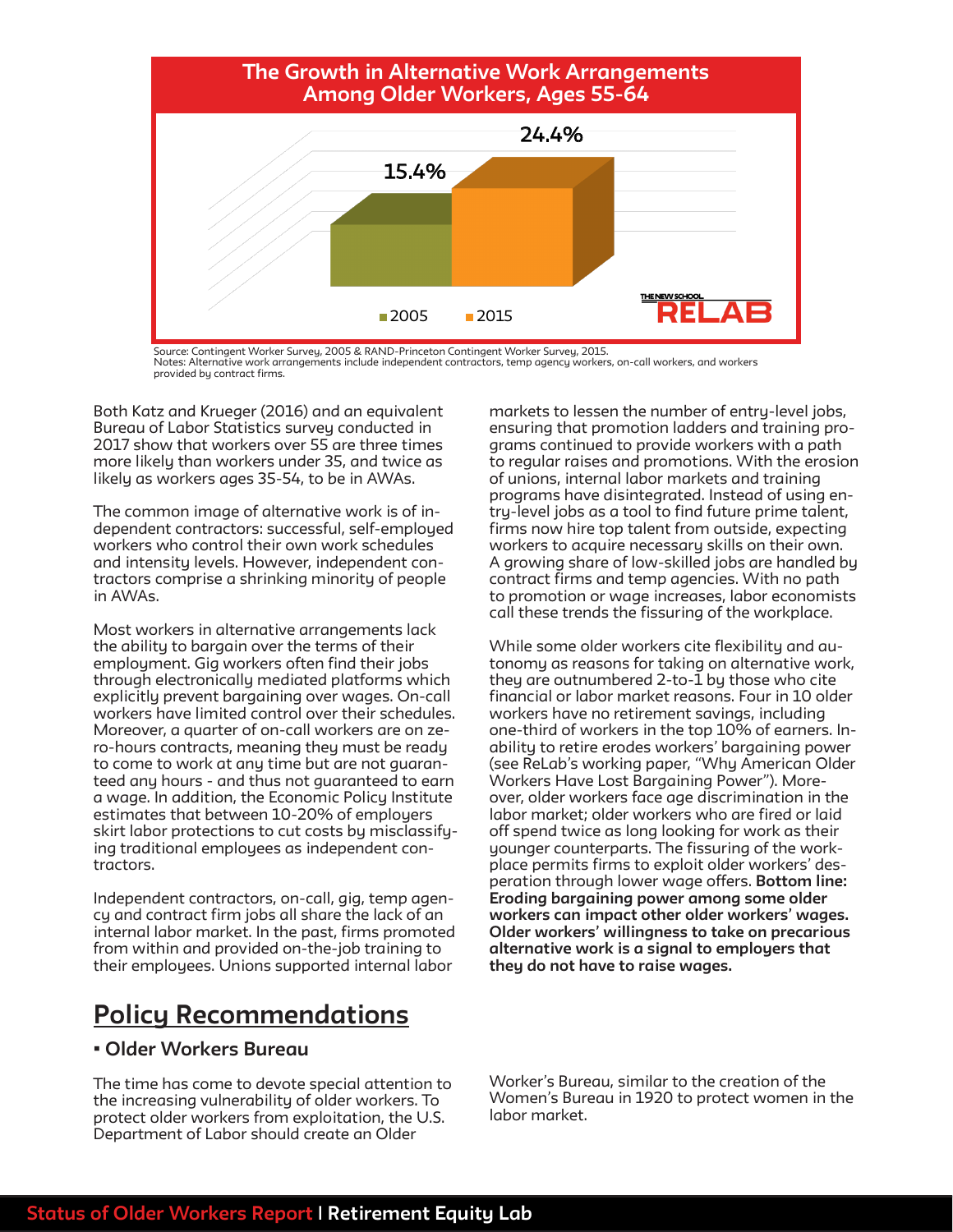### • Guaranteed Retirement Accounts and Social Security Expansion

Working longer is not an antidote to inadequate retirement savings for most workers, especially those in low-paying AWAs. While a small number – 2% – of older workers cite alternative work as a way of making ends meet until they can retire, low wages and lack of access to retirement plan coverage on the job mean older workers taking on these jobs have little ability to save.

All workers deserve to have a choice between work and retirement at older ages. Increased Social Security benefits and the creation of Guaranteed Retirement Accounts (GRAs) would allow

all Americans access to a secure retirement. GRAs are a proposal for universal individual accounts funded by employer and employee contributions throughout a worker's career and a refundable tax credit. With GRAs, workers can accumulate the savings they need to retire, rather than be forced into precarious, low-paying, alternative arrangements. Moreover, if older workers could choose retirement over bad jobs, employers would be compelled to offer better pay and offer traditional employment to those choosing to extend their careers.



3

### Older Workers at a Glance



ReLab's U-7 Inclusive Unemployment 6.8%

Workplace Retirement Coverage .*L*.Ye

### 1. Unemployment Rates

The headline unemployment rate (U-3) for workers ages 55 remained at 2.9% this quarter (from January to March), which represents no change from last quarter. ReLab's U-7 figure includes everyone in headline unemployment, plus marginally attached and discouraged workers, involuntary part-time workers, and the involuntarily

retired (those who say they want a job but have not looked in over a year). U-7 increased from 6.5% to 6.8% in the last three months. The share of jobless older workers who reported spending more than 27 weeks looking for work in the first quarter was 42%.



Source: Bureau of Labor Statistics (BLS) and SCEPA calculations based on Current Population Survey (CPS) data. Notes: U-3 is sourced from BLS' Employment Situation report, and is defined as the share of the labor force that is unemployed. U-6 and U-7 are SCEPA calculations. U-6 is the share of the labor force and marginally attached members that are unemployed<br>or working part-time for economic reasons. U-7 is the share of all people saying they want and are working or working part-time for economic reasons. Quarterly unemployment rates are the average of the unemployment rates for each month in the quarter.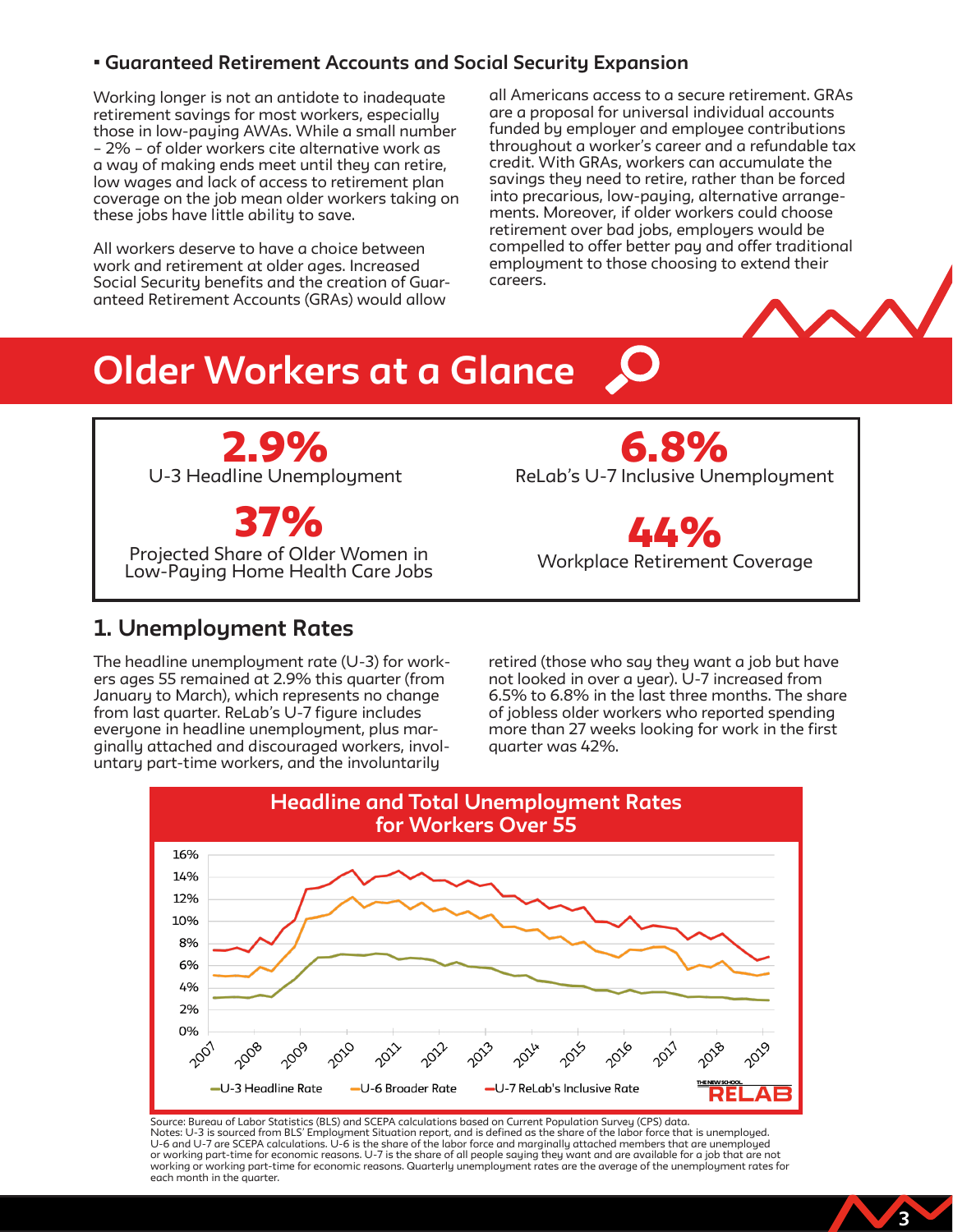### 2. Low-Paying Jobs

Older workers are increasingly employed in lowwage jobs. If nothing changes, Bureau of Labor Statistics projections indicate older women will be disproportionately working low-wage personal and home health care jobs (1.3 million jobs projected to be added between 2016 and 2026). Older women are predicted to constitute 37% of these care jobs and only 14% of the entire labor force in 2026. Just 7% of personal and home health care aides are union members, and 24% earn less than \$15/hour.

Overall, 13% of college-educated, full-time older workers reported earnings of less than \$15/hour in the last quarter, down one percentage point from the previous quarter.



### 3. Retirement Coverage

Workplace retirement plan coverage remained low in 2018 at just 44%. Growth in alternative work arrangements is partly to blame, since AWAs almost never offer retirement coverage.



Source: SCEPA calculations using Current Population Survey - Annual Social and Economic Supplement data. Notes: Share of workers with a retirement plan from their current workplace. Sample includes workers who reported working 30<br>hours or more per week in the previous year. Starting with 2014 the CPS changed the sequencing of income and plan coverage. The question text pertaining to pension coverage was not changed. In 2014, the CPS fielded the old survey to part of the sample and the new survey to the rest. We present results for the old and new survey as separate lines.